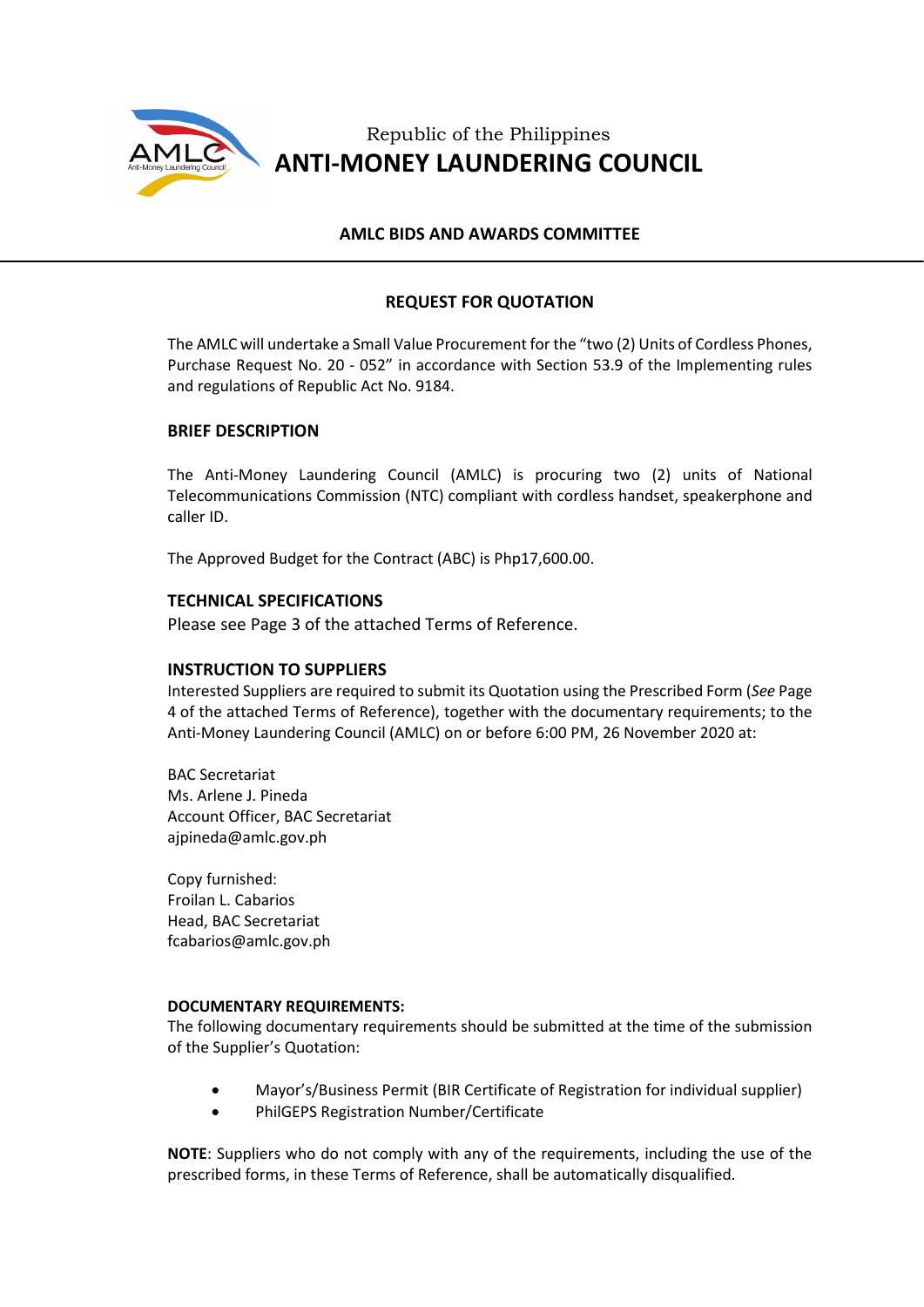

Republic of the Philippines **ANTI-MONEY LAUNDERING COUNCIL**

# **TERMS OF REFERENCE**

Two (2) Units of Cordless Phones Purchase Request No. 20-052

### **BRIEF DESCRIPTION**

The Anti-Money Laundering Council (AMLC) is procuring two (2) units of National Telecommunications Commission (NTC) compliant with cordless handset, speakerphone and caller ID.

The Approved Budget for the Contract (ABC) is Php17,600.00.

### **INSTRUCTIONS TO SUPPLIERS**

NOTE: Suppliers who do not comply with *any* of the requirements, including the use of the prescribed forms, in the Terms of Reference shall be *automatically disqualified*.

## *Form of Quotation:*

Suppliers are required to submit its Quotation using the Prescribed Form (*See* Page 4) by the AMLC.

## *Documentary Requirements:*

The following documentary requirements should be submitted at the time of the submission of the Supplier's Quotation:

- Mayor's/Business Permit (BIR Certificate of Registration for individual supplier)
- PhilGEPS Registration Number/Certificate

#### **GENERAL CONDITIONS**

*Quotation Price:*

Supplier's quotation shall be inclusive of 12% Value-Added Tax and other incidental expenses, including, but not limited to notarial expenses.

## *Quotation Validity Period:*

Quotations shall be valid for 60 calendar days from receipt by the BAC Secretariat.

*Delivery Period/Completion Period/Contract Period:*

Delivery period shall be 30 days after receipt of Purchase Order.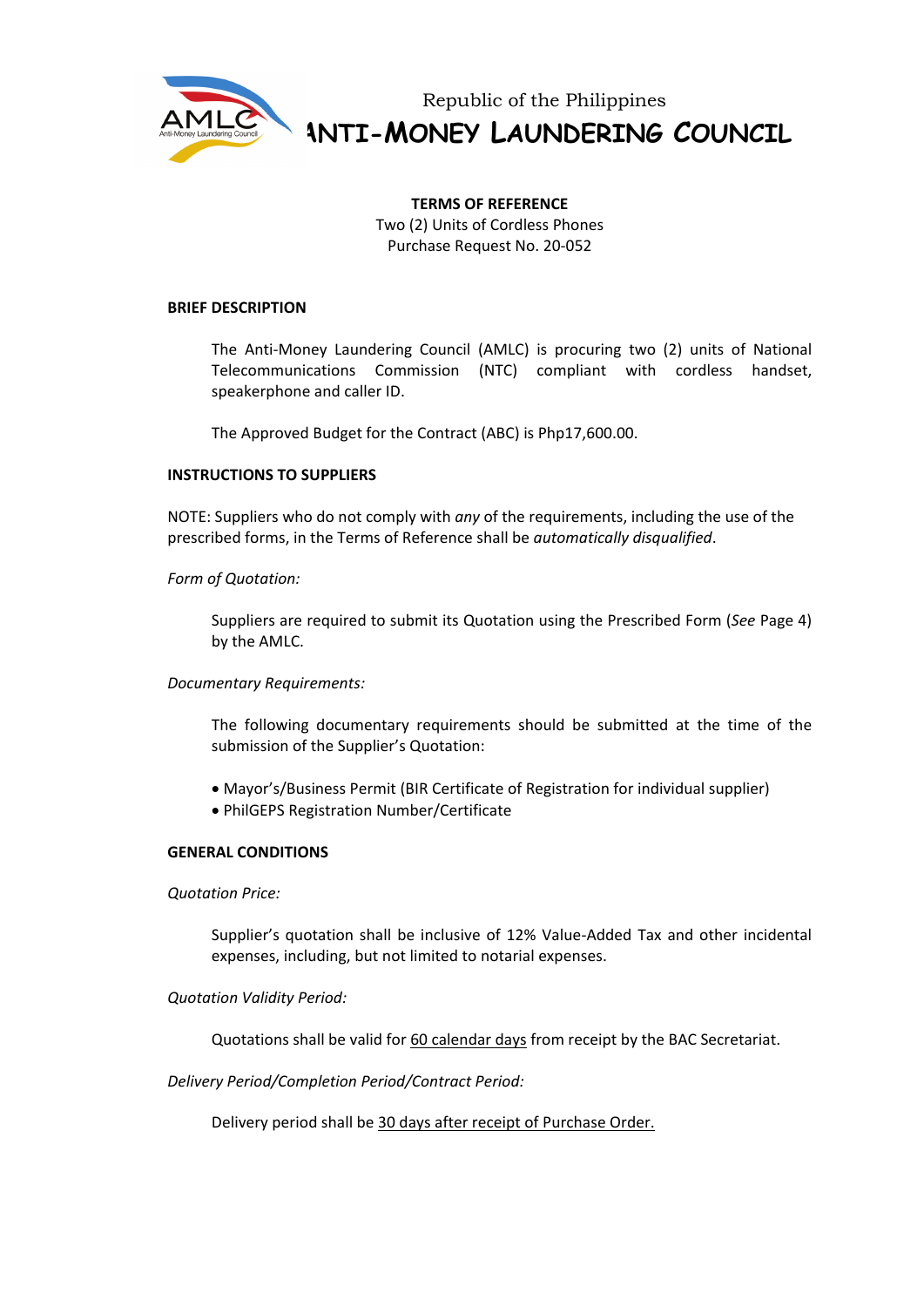# *Liquidated Damages:*

- A delay by the Supplier in the full delivery of the goods/services shall render the Supplier liable for liquidated damages, which shall deducted by the AMLC from each payment or total contract price in case of one-time payment.
- Liquidated damages shall be equal to one-tenth (1/10) of one percent (1%) of the total contract price for every day of delay.

## *Payment:*

- Payments shall be made only upon the issuance of the Inspection and Acceptance Report (IAR) by the Inspection and Acceptance Committee (IAC).
- No payment shall be made for supplies and materials not yet deliveredor services not yet rendered.
- The Supplier's request for payment shall be made in writing, accompanied by an invoice describing, as appropriate, the goods delivered and/or services performed, and by documents submitted pursuant, and upon fulfillment of other obligations stipulated in these Terms of Reference.
- Payments shall be made promptly by the AMLC within thirty (30) days from issuance of the IAR by the IAC.
- The currency in which payment is to be made shall be in Philippine Pesos.

## *Warranty:*

- The Supplier warrants that the goods supplied are new, unused, of the most recent or current models, and that they incorporate all recent improvements in design and materials.
- The Supplier also warrants that all goods supplied shall have no patent or latent defect, arising from design, materials, or workmanship or from any act or omission of the Supplier that may develop under normal use of the supplied goods in the conditions prevailing in the country of final destination.
- The Supplier further warrants that the goods supplied is fit for the use for which it was intended.
- The AMLC shall promptly notify the Supplier in writing of any claims arising under the warranty. Upon receipt of such notice, the Supplier shall, within seven (7) days and with all reasonable speed, repair or replace the defective goods or parts thereof, without costs to the AMLC.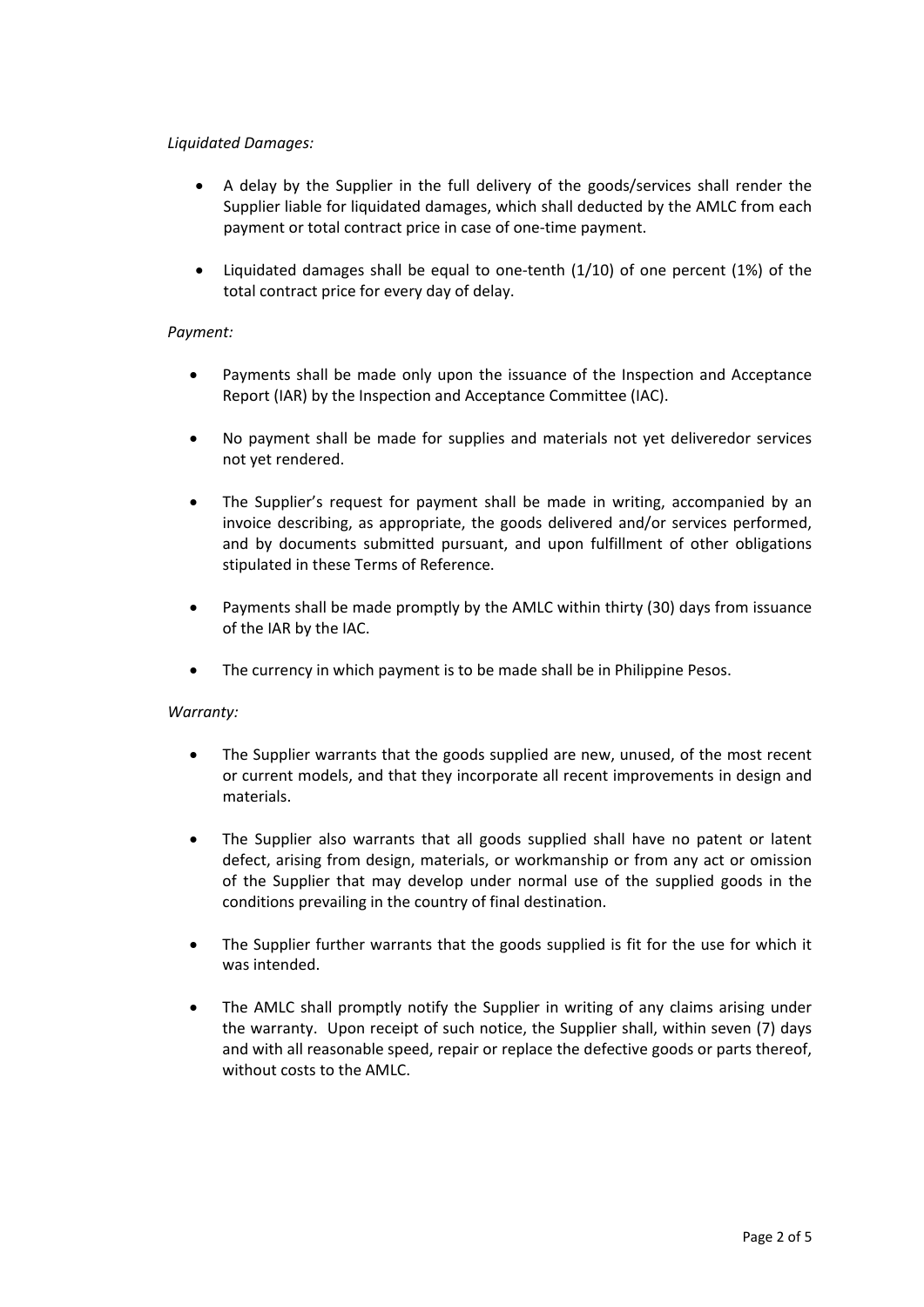### **TECHNICAL SPECIFICATIONS:**

| <b>Item</b> | Specification                 | <b>Units</b> |
|-------------|-------------------------------|--------------|
|             | Frequency: 1.9 GHz            |              |
|             | System: DECT                  |              |
|             | LCD: m1.8 inch, 103x65 pixels |              |
|             | Speakerphone                  |              |
|             | Caller ID                     |              |

### **OTHER REQUIREMENTS:**

*Submission of Product Brochure or Unedited Product Literature:*

• In addition to the documentary requirements above, the Supplier shall also submit a brochure or unedited literature about the product being offered.

*Suppletory Application of the Civil Code and the Procurement Law:*

In the absence of express provision in these Terms of Reference, the mandatory provisions of the New Civil Code and the Government Procurement Reform Act shall have suppletory application in the contract between the AMLC and the winning Supplier.

**The Purchase Order, together with the Purchase Request, these Terms of Reference, Supplier's Quotation, and Notice of Award, shall constitute the Agreementbetween the AMLC and the winningSupplier to which the contract will be awarded.**

 $\epsilon$ 

**ALVIN A. TOLOSA** End-User Representative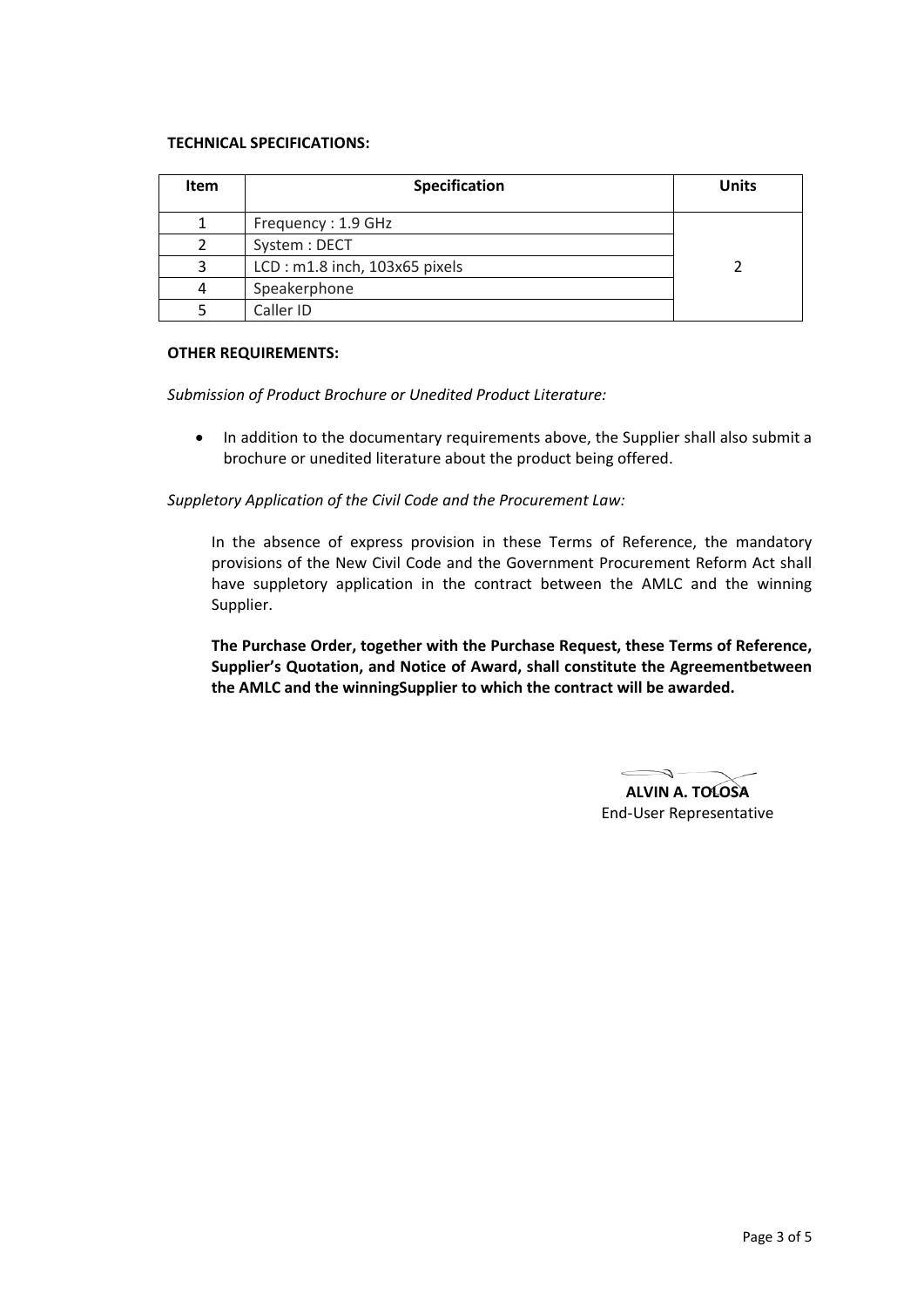## **QUOTATION FORM**

Date: \_\_\_\_\_\_\_\_\_\_\_\_\_\_\_\_\_\_\_\_\_\_\_ RFQ No.: \_\_\_\_\_\_\_\_\_\_\_\_\_\_\_\_\_\_\_\_

# To: **BIDS AND AWARDS COMMITTEE** Anti-Money Laundering Council Room 507, 5/F, EDPC Building, BSP Complex Malate, Manila

Gentlemen:

Having examined the Request for Quotation, including the attached Terms of Reference (TOR), the receipt of which is hereby duly acknowledged, the undersigned, on behalf of the Supplier, offers to the following Quotation:

| Item/Brand/Model | <b>Units</b> | <b>Technical Specifications</b> | Quotation<br><b>Price</b> |
|------------------|--------------|---------------------------------|---------------------------|
|                  |              |                                 |                           |

We agree to abide by this Quotation for the Quotation Validity Period specified in TOR and it shall remain binding upon us and may be accepted at any time before the expiration of that period.

Until a Purchase Order is received by the Supplier, this Quotation, together with your Notice of Award, shall be binding upon us.

We understand that you are not bound to accept the Lowest Calculated Quotation or any Quotation you may receive.

The Supplier certifies/confirms that itagrees and complies with the requirements and conditionsunder the Terms of Reference.

Dated this \_\_\_\_\_ day of \_\_\_\_\_\_\_\_\_\_\_\_\_\_\_\_ 2020.

*[signature over printed name] [in the capacity of]*

Duly authorized to sign Bid for and on behalf of